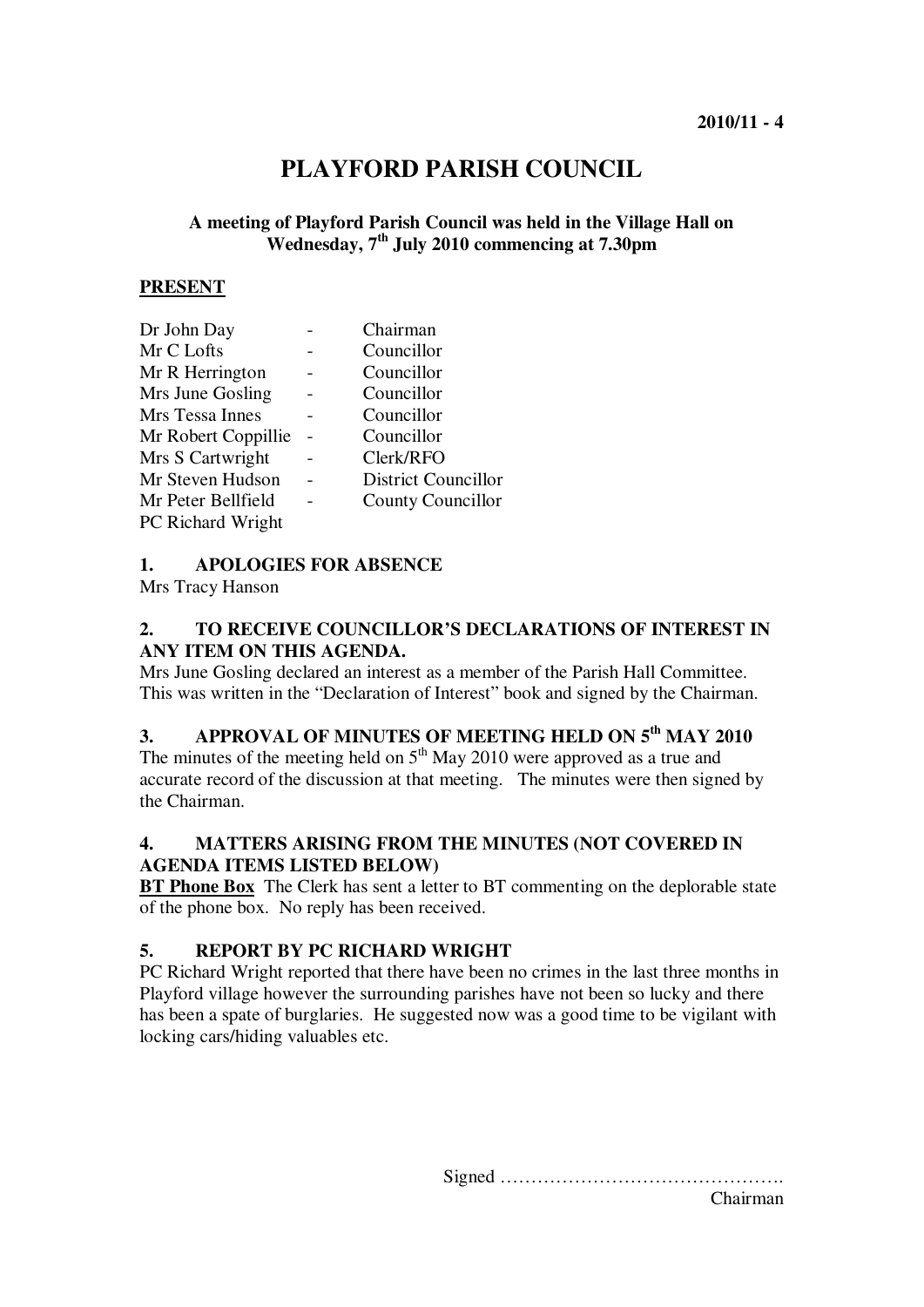He reported that speeding checks have been carried out in the village and approximately 10 to 15 speeding tickets issued. PC Wright reported that The Street/Butts Road lends itself to speeding and asked whether the Parish had ever considered traffic calming measures? Dr John Day suggested that now was as good a time as ever to write to the Highways Department and ask if traffic calming measures could be pursued. Mr Peter Bellfield reported there is no money! Mrs June Gosling proposed that we write to the Highways Department. This was seconded by Mr Bob Coppillie.

## **6. REPORT BY COUNTY COUNCILLOR PETER BELLFIELD**

Mr Peter Bellfield reported that the Government has told them that they have to reduce expenditure in the current year (2010/2011) by £6.4 million. . Some of this will come out of education area based grants amongst other areas. They are talking about reducing County Council expenditure by 30% in 3 years. This will involve more "co-operations" and devolving down. Small steps are already being taken, for instance "office sharing" – the police are moving into part of SCDC offices in Woodbridge. Joining up Public Services is a start however massive steps will need to be taken to save 30% in 3 years. Redundancies are expected however they are expensive. A debate continued over the large sum of money that is being spent on hiring someone to deal with Communications. Mr Peter Bellfield said that he felt that if £125,000 needs to be spent on someone that can reduce their expenditure by £500,000 it is worth it.

## **7. REPORT BY DISTRICT COUNCILLOR STEVEN HUDSON**

Mr Steven Hudson reported that the District Council are too trying to save money. The major project that they have been working on is the LDF and the document has been approved though they are still waiting to hear what central government is going to do particularly in relation to planning. Mr Peter Bellfield reported that it is now being adopted as part of the Local Plan. Mr John Day reported that a large document has been received and is in circulation with Councillors – "Core Strategy  $\&$ Development Management Policies Development Plan Document. Interim Planning Policy"

## **8. RISK ASSESSMENT**

This was reviewed and a few changes were made:-

Mr Ted Herrington agreed to look after the Village Notice Board and Seat. Dr John Day reported that Dr David Lewis would continue to look after the Boules Piste and report to Mrs Tracy Hanson should any problems arise. Mr Bob Coppillie will act as an additional footpath warden. Mrs June Gosling will monitor and report rabbits. Dr John Day said he would get some quotes for having new sandboxes made – one was deemed essential for on the hill just before the railway bridge.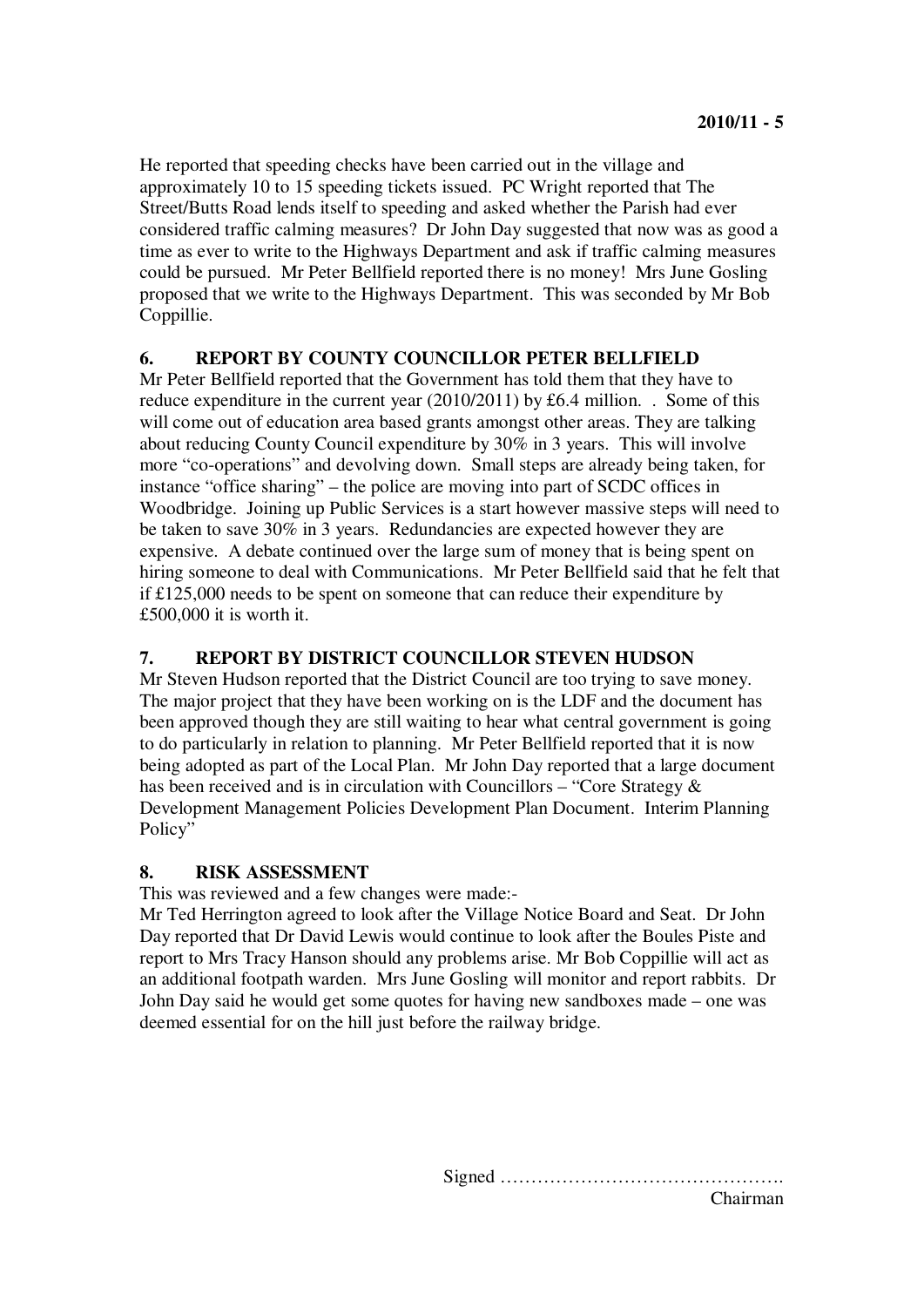## **9. STANDING ORDERS**

The Model Standing Orders had been circulated with amendments prior to the meeting. Dr John Day talked Councillors through them. These were then approved for adoption. This was proposed by Mrs June Gosling and seconded by Mrs Tessa Innes. The Chairman asked that the figure of money itemised should be put on the Agenda for approval at the next meeting.

## **10. HIGHWAYS**

The hand-rails to the steps at both ends of footpath No6., which joins Church Lane and Hill Farm Rd., have finally been erected – thanks have been conveyed to Debbie Adams, R.O.W. Officer and an email has been received from Liz Royle who says they are a great help to her and Bruce.

An email from Mr David Fawcett of Suffolk County Council has been received regarding the oak tree at the junction of Church Road/Bealings Road. He says there is no need to fell the tree however there is a need to remove the dead wood and reduce the crown. Mr Ted Herrington reported that this work has been carried out. Mrs Debbie Adams has written to Mr Fenton and has still to hear back from him. ( She initially sent a letter to him giving him 14 days notice to get back to her however the letter was returned "not known at this address") She has subsequently sent the letter again to the correct address with another 14 days deadline. Dr John Day has drafted a letter to send to Mr Parkin re the state on the corner of the Bealings Road/Church Road. However he felt that the letter might not be the answer. Subsequently he had asked Mr Charles Lofts to speak to Mr Parkin – farmer to farmer. Mr Charles Lofts reported that that corner has always been used for exiting/entry to the field. Mr Charles Lofts also reported that Mr Parkin had had a heated conversation with a resident and a member of the Parish Council a week earlier who had made him feel that he didn't want to do anything at all since offensive language was used. A discussion ensued and Dr John Day promised that he would try and arrange a meeting with Mr Parkin with Mr Charles Lofts present and smooth matters over/build bridges. It was agreed not to send a letter.

A section of footpath 20 has been reported as extremely difficult to pass through. This section – passage through the wood – is water logged with large roots. It has been reported to Suffolk County Council and an email has been received from Mrs Debbie Adams stressing that the definitive map and the statement are at odds, making it unclear as to which alignment should be available and maintained. This needs to be researched by the definitive map team and once confirmed the improvement works carried out. Ref F116290

The path from Church Road through to Butts Road (as per on our map) is not on the definitive map. Mr Charles Lofts informed us that there has never been a footpath across this land in his time (40 odd years). The land is now owned by Mr Parkin. Should the parish council wish to arrange for some kind of permissive path historical evidence on a map would be required as would permission from the land owner. Ref: 1916299

Footpath 7 has been cleared of slippery green algae and the highways technician is sending out the gully cleaners to look at the drain. Ref: 1920064

Signed ……………………………………….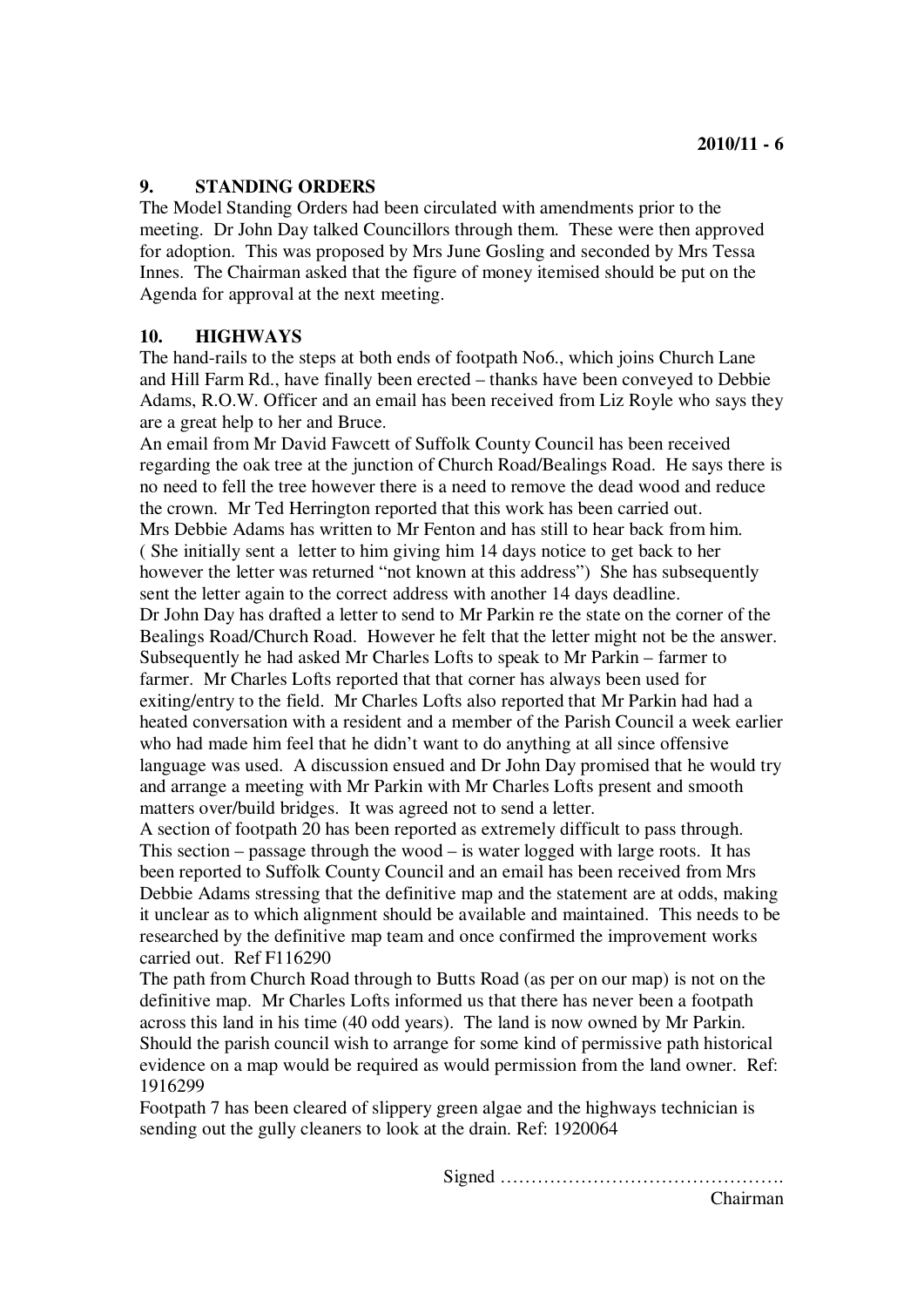## **11. NOTICE BOARD**

REH reported that notices are being put up advertising out of village events. The sign stipulates that the notice board is to be used for local advertising only. He said that after the police notices (which take up approximately a third of the board) there is not much space for anything else.

## **12. REGISTERING PARISH COUNCIL LAND WITH THE LAND REGISTRY**

The original title deeds have been found and Birketts are progressing with getting the land registered. An initial payment of £461.25 has been incurred and there will be an additional nominal payment due to the application being held up because the full extent of the property needed to be marked in red ink on a more up to date compliant plan. The Clerk had asked Mr Ted Herrington to mark the property boundaries on the compliant plan map which he has duly done and this has been submitted back to Birketts.

## **13. PLANNING APPLICATIONS**

**C10/1389** The Ridge, Church Lane, Playford, IP6 9DR Erection of two-storey side extension. Comment of No Objection sent to SCDC

## **C10/1152** Pantiles, Spring Meadow, Playford, IP6 9ED

Erection of two storey extension to rear of existing dwelling, creating new family room on the ground floor and new bedroom and en-suite on the first floor. Playford Parish Council raised "No Objection" to this planning application and subsequently permission has been granted by SCDC

## **C10/1650** Part of garden south east of, Sevenoaks, Butts Road.

This planning application was in the process of being circulated around Councillors. Dr John Day and Mr Ted Herrington had both seen the plans and felt that the planning application for two plots of land with a house on each was too big. Dr John Day has also had a call from Mrs Lillian Herd who has concerns about the water and sewerage drainage. The Chairman asked if Mrs Tessa Innes and Mr Bob Coppillie would have a walk around the site. The deadline for comment is the  $23<sup>rd</sup>$  July 2010. The comment would be along the lines of us having some reservation due to the sheer size of the property plus asking if they would also take Mrs Lillian Herd's views on drainage on board.